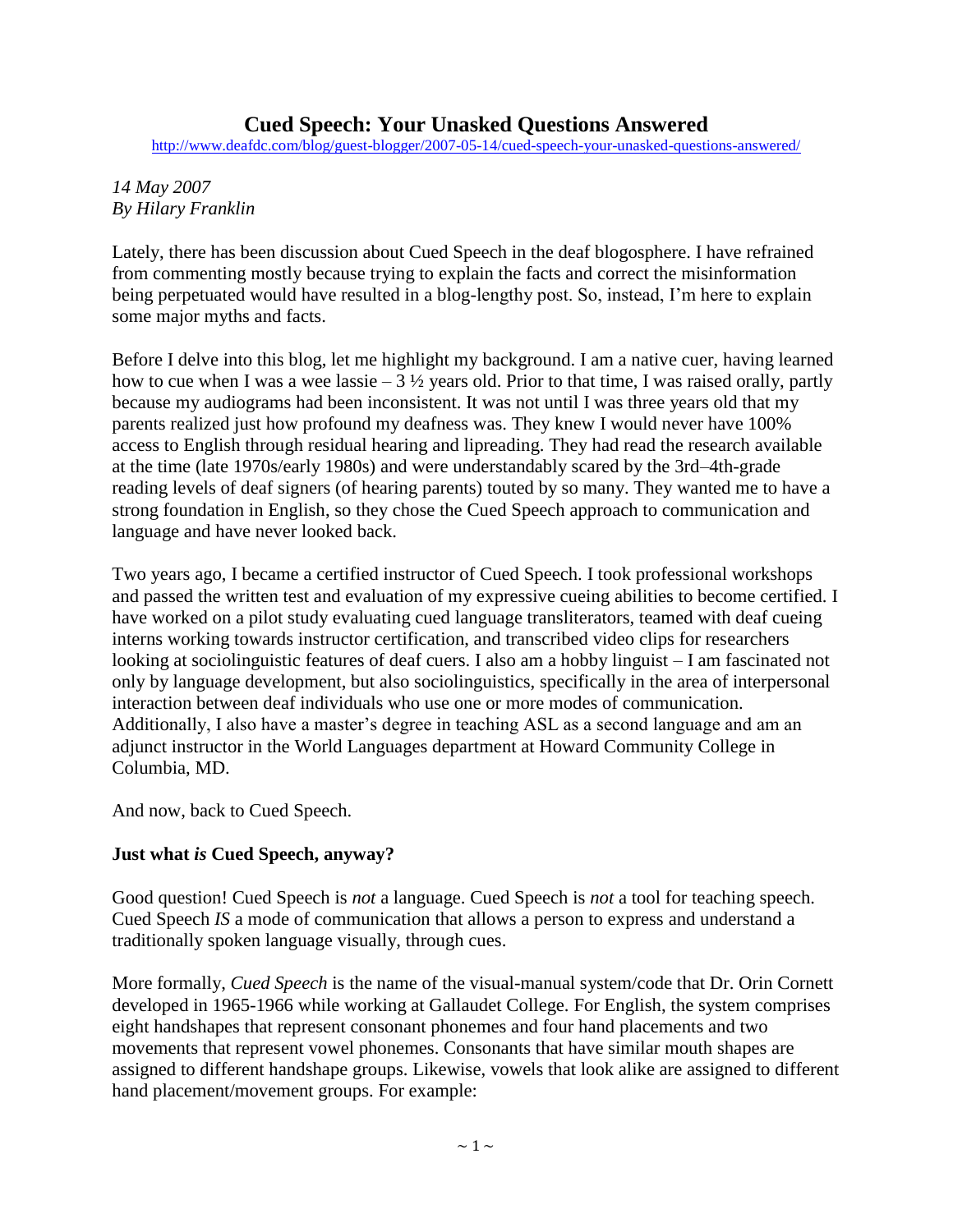#### **/m/ /b/ /p/**

*They all have the same mouth shape, right?*

## **/mat/ /met/ /bat/ /bet/ /pat/ /pet/**

*Oy vey! Unless you're an elite lipreader, how can you tell the difference between these words?*

- The handshape for /m/ is similar to the open B handshape in ASL.
- The handshape for /b/ is the same as the B handshape in ASL.  $\bullet$
- The handshape for /p/ is the same as the 1 handshape in ASL.
- The handshape for  $/t/$  is the same as the handshape for  $/m/$   $/t/$  looks very different on the  $\bullet$ lips than /m/)
- The vowel location for /e/ is at the center of the chin.  $\bullet$
- The vowel location for  $\alpha$  is at the base of the throat (just above the sternum notch, and below the Adam's apple).



© National Cued Speech Association

By combining the handshapes, the hand placements/movements, and the mouth shapes (*no voice required*), the distinction between look-alike mouth shapes is made completely clear. Cues are strung together, just like consonants and vowels are strung together. A single cue comprises a consonant-vowel combination. For example:

The word *tea* is one cue: /tee/, whereas the word *tiki* is two cues: /tee/ + /kee/.

For words that have "null" vowels or consonants like *meet*, which has no vowel after the /t/, a rule exists to cue the  $/t$  in a "neutral" location, which shows that it is a  $/t$  without a vowel after it. Likewise, vowels have a neutral handshape that indicates it is produced alone or at the beginning of a new word or syllable (*like eye/I* or *e-mail*).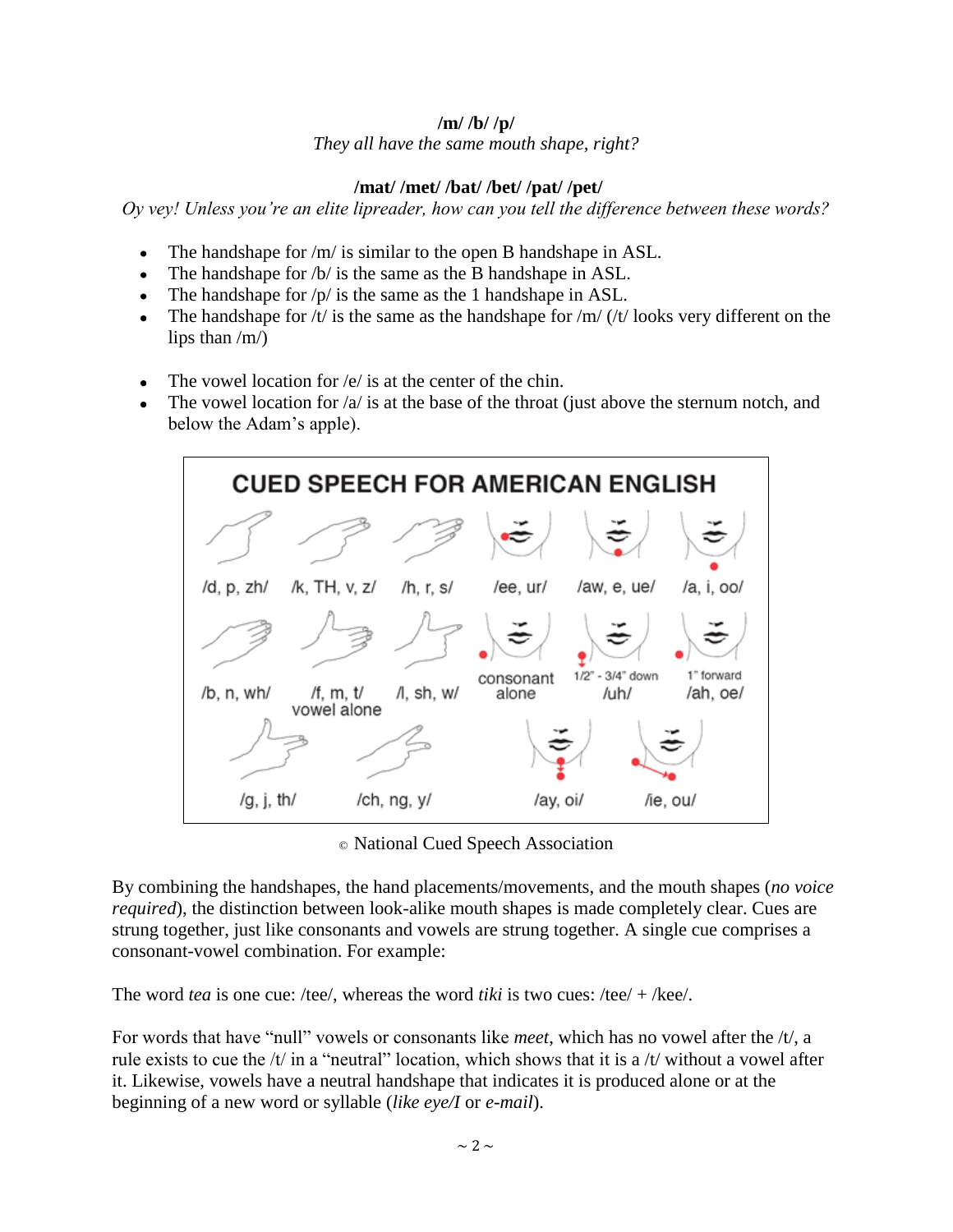Therefore, cueing provides immediate access to consonant-vowel languages that are traditionally spoken. With all the phonemic information visible on the lips and hands, we can cue strings of consonant-vowel combinations, just as if we were speaking them. We can cue various everyday words, nonsense "words" like *supercalifragilisticexpialidocious* or *oompa loompa*, or foreign words such as *gracias* and *auf wiedersehen*. We can even cue the current longest word in the English dictionary: *antidisestablishmentarianism*.

Now, a major reason for the confusion about what Cued Speech is results from the second word in the name of the system, "speech." Dr. Cornett was a physicist and mathematician, not a linguist or speech therapist, and liked to solve logic puzzles. Additionally, Cued Speech was developed in the mid-1960s, when many people thought that phonics and speech and language were intimately linked and could not be separated. We now know that's not true. It is possible to have phonemic awareness without speaking. I know quite a few cuers who do not use their voices. Therefore, the name "Cued Speech" was perfectly agreeable at that time. The name of the system has been, and will continue to be known as *Cued Speech*. It's not going to change.

# **Cued Speech ≠ Speech**

While it *is* possible to cue speech sounds individually, simply cueing alone cannot and will not improve any deaf person's speech. What it *can* do is provide visual biofeedback to a deaf or hard of hearing (or hearing second language learner) who is struggling with a target sound. For example, if you're trying to say "k" but it sounds like "g," the speech therapist will cue to you what you're actually producing. There is nothing in the cues that tells you that the back of the tongue must be raised to the roof of the mouth and then brought down, without any vocal cord movement, to create the sound "k." The responsibility of teaching speech still belongs to the speech therapists, parents, and anyone involved with the speech training of the deaf child.

Pronunciation *can* be corrected though, provided the deaf cuer has the ability to produce the speech sounds. For example, when I was about eight years old, I saw a Home Depot and turned to my mother and said, "oh, look, home *dee-POT*!" She laughed and cued, "no, it's home *dee-PO*." I became cranky and complained about the silent "t" at the end of the word. She explained to me that the word is French and that we "borrow" the French pronunciation of their words. So while she could correct my pronunciation of the word *depot*, she did not teach me how to say the individual sounds in that word – my speech therapists did.

#### **Language & Communication (in English)**

Languages are expressed in different ways: they can be spoken, written, or signed. They can also be cued. Speaking is a mode. Writing is a mode. Signing is a mode. Cueing is a mode. When we think of English, we typically think of spoken English or written English (and sometimes signed English). We don't think about cued English as often, but it happens every day. Of these modes, only speaking and cueing are the most parallel. The written form of English does not always jibe with the spoken form. For example, cheer and fear sound the same, but fear and bear do not. And then bear and bare are exactly alike! Good grief! However, each of those words are cued comparatively to the spoken form, not to the written form. Also, this means that residual hearing is not necessary component of understanding cued English. The system is entirely visual.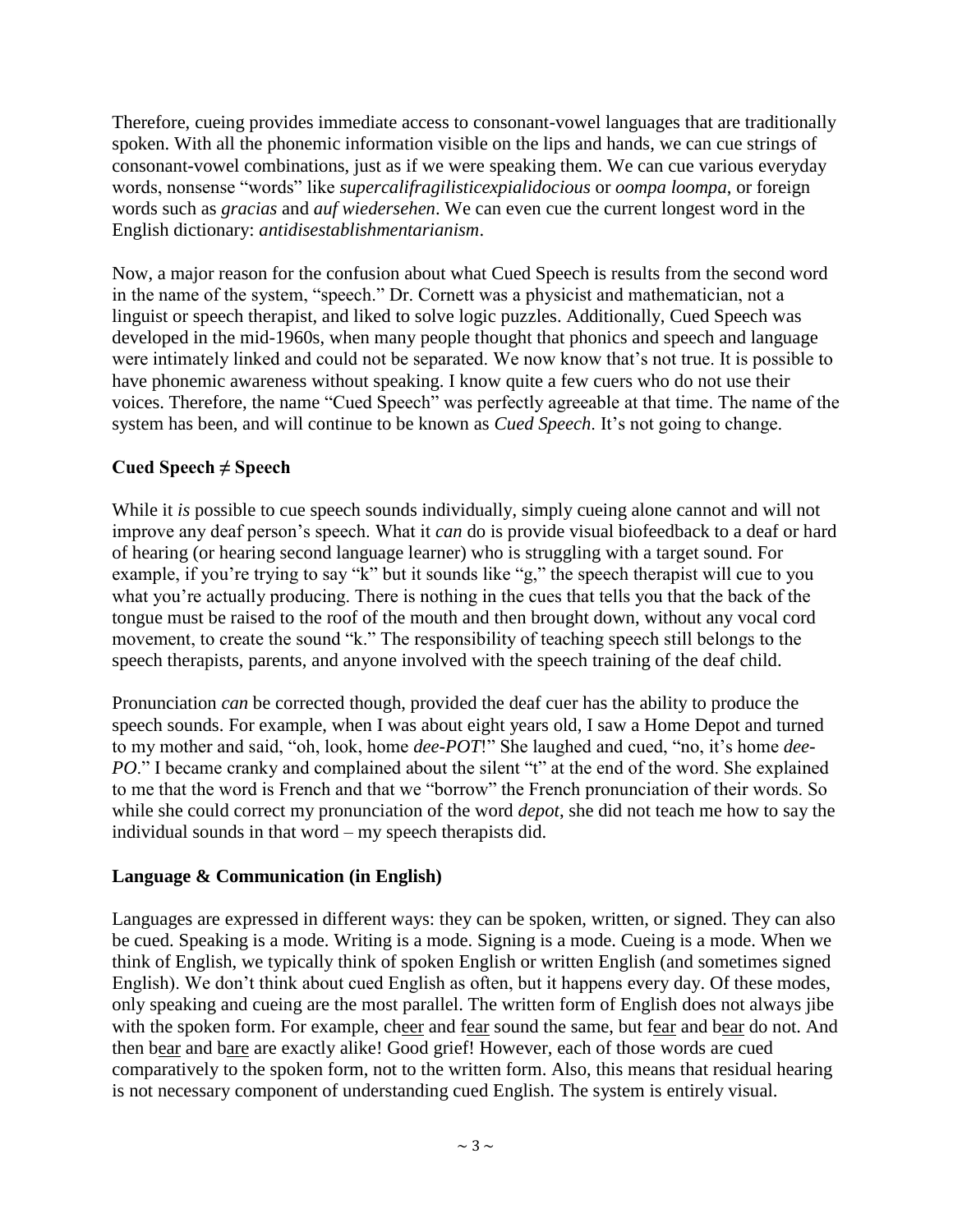## *Manually Coded English Systems*

Signed English and other manually coded English (MCE) sign systems do not accurately portray the properties of the English language. While you can sign  $CAT + S$  to represent the idea of "more than one cat," the sign for CAT has no inherent relationship to  $/k$ , a, t. It is one of the few ―iconic‖ signs that represents a physical feature of the object/person; in this case, cats or *gatos*. The same is true for any sign – I don't know of any signs that represent the phonemic properties of English words. The created endings — -S, -ING, -ED, etc., show the spelling, and even the movement for "-ING" typically doesn't show the individual fingerspelled letters I-N-G.

And then add to the mix the MCE systems that try to break down compound words. For example, the word *butterfly* in Seeing Essential English is broken down into the signs for *butter* and *fly*. In other words, the person would sign BUTTER and then sign FLY. Somehow, I just really don't want to associate butter and planes with butterflies.

## *Cued Language/cued English*

Because we are cueing the basic elements of consonant-vowel languages, we refer to cued communication as *cued language*. Thus, children who are exposed to English or other spoken languages through cueing have direct access to the consonant-vowel structure and grammar rules and can begin developing a mental understanding of English (or Spanish, French, Hebrew, Hindi, etc.), even if they never hear the sounds or speak them. In the United States, deaf cuers communicate in cued English.

Deaf cuers (and hearing cuers) who have fluent/proficient expressive and receptive abilities communicate with one another as naturally as hearing individuals talk to each other or signing people with each other. While the deaf cueing community here in the United States is admittedly relatively small (compared to the signing and oral communities), believe me, when we get together, many of us enjoy being able to communicate in our native mode!

#### *Cued language transliterating*

Unlike ASL interpreters, cued language transliterators convey the exact message being said and in the same language, just in a different mode – spoken English to cued English or vice versa. If I'm in a biology class and the professor is talking about the process of mitosis, the transliterator doesn't need to understand what mitosis is or have to worry about making sure the concept is conveyed accurately. As a student, that's my job – to understand what the professor is saying. And seeing as how I know next to nothing about [mitosis:](http://www.biology.arizona.edu/Cell_bio/tutorials/cell_cycle/cells3.html)

*"Mitosis is nuclear division plus cytokinesis, and produces two identical daughter cells during prophase, prometaphase, metaphase, anaphase, and telophase."*

All the transliterator has to do is cue: /mie, toe, si, s, i, z, nue, k, lee, r, di, vi, zhuh, n, p, luh, s, sie, toe, ki, ne, si, s ……/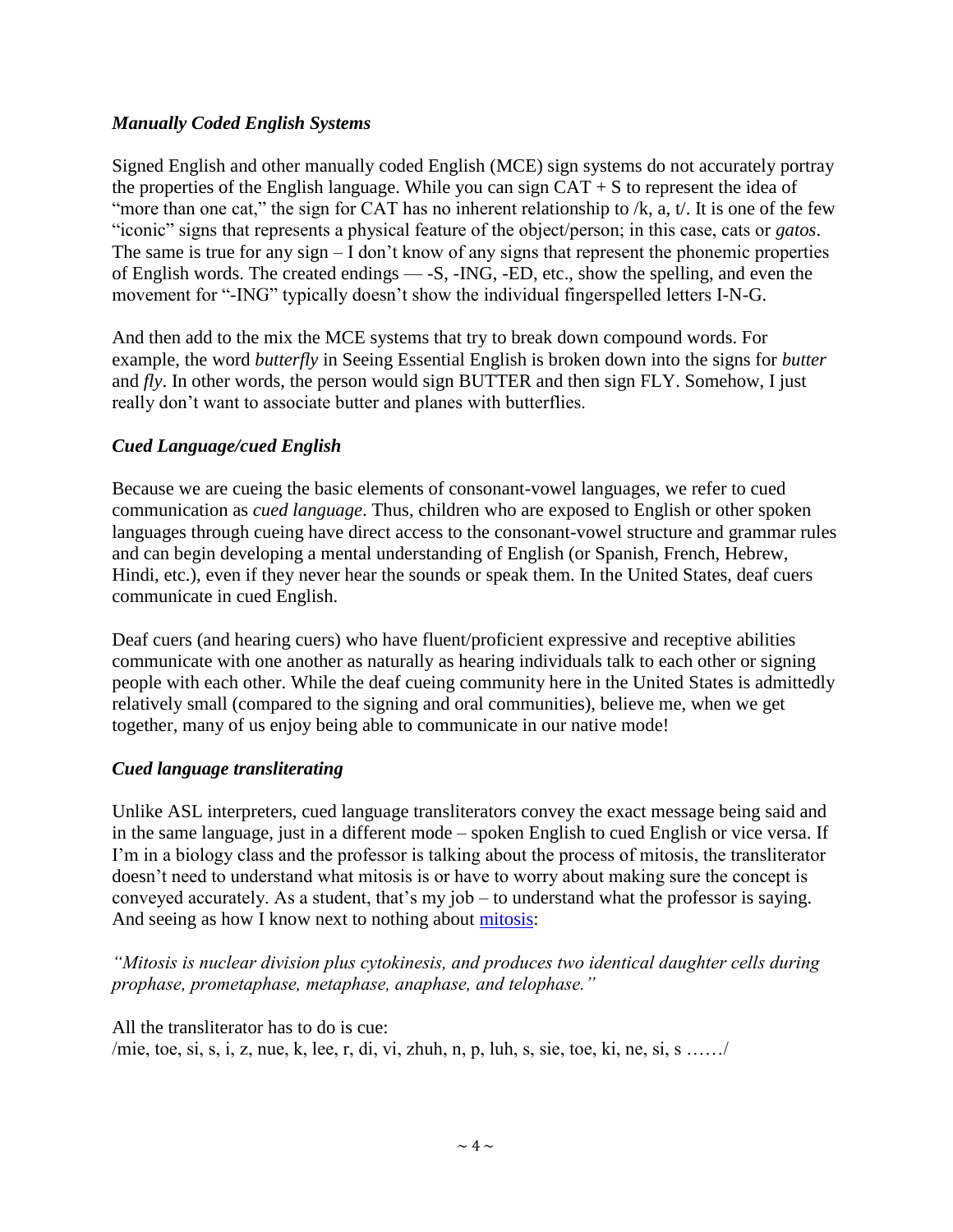You get the idea. It's just consonants and vowels strung together. Easy work for the transliterator. Not so easy for someone trying to interpret that into ASL.

# **Cued Speech and American Sign Language**

What I'm about to say here is a fairly radical idea and one that is just beginning to be discussed in various circles. With the growing interest in bilingual-bicultural education, the importance of stressing proficiency in English and ASL is even more paramount. For so long, deaf education professionals, parents, and deaf individuals themselves have struggled to provide deaf children with clear access to English. Teaching English via cueing provides that answer. Cueing is direct and visually conveys the elements of English at the most basic, necessary language foundation level to anyone, deaf or hearing. Signing is direct and visually conveys the most basic, necessary foundation of American Sign Language to anyone, deaf or hearing.

Signing is a mode that should be used exclusively for signed languages. Cueing is a mode that should be used exclusively for cued/spoken languages. No longer would signs and fingerspelling need to be used for English words or in English order. With access to appropriate ASL and cued English language models, children could be *immersed* in both languages through entirely visualmanual means, and separately from one another. We have all seen the influence of English language order signs on ASL. With both ASL and MCE systems using signs as the mode of communication, it is inevitable that teaching English through signs will affect a person's ASL proficiency and perhaps understanding of the English language itself. Thus, by cueing in English and signing in ASL, you will be ensuring and encouraging the appropriate use and development of each language.

# *The importance of visual, clear access to English in the home*

There is also the issue of deaf children needing appropriate access to language at home. We all know that the majority of parents are hearing and do not sign fluent ASL. We cannot reasonably expect these parents to become fluent signers and appropriate ASL models overnight. Learning a new language takes as much as two years or more, even with full immersion. A deaf child born into a hearing family that does not provide visual, appropriate, and complete access to the language environment will have a language delay by the time s/he enters formal schooling.

Because Cued Speech is a finite system based upon the consonant-vowel properties of English (and other spoken languages), it is possible for parents and other family members to learn to cue in just a few hours, usually over the course of a two-day workshop. Rather than learning a new language, they are learning a new *code* for a language they already know. They leave the workshops cueing accurately, but slowly. With practice, speed and fluency come, but they can start cueing anything they say to their child. Thus, parents become appropriate models of English to their deaf child(ren), and immediately. I also encourage parents to expose their children to deaf signers who are appropriate ASL models. In this way, the children have access to the family's home language *AND* to American Sign Language, not some creolian mix of PSE or signing/lipreading combinations, etc.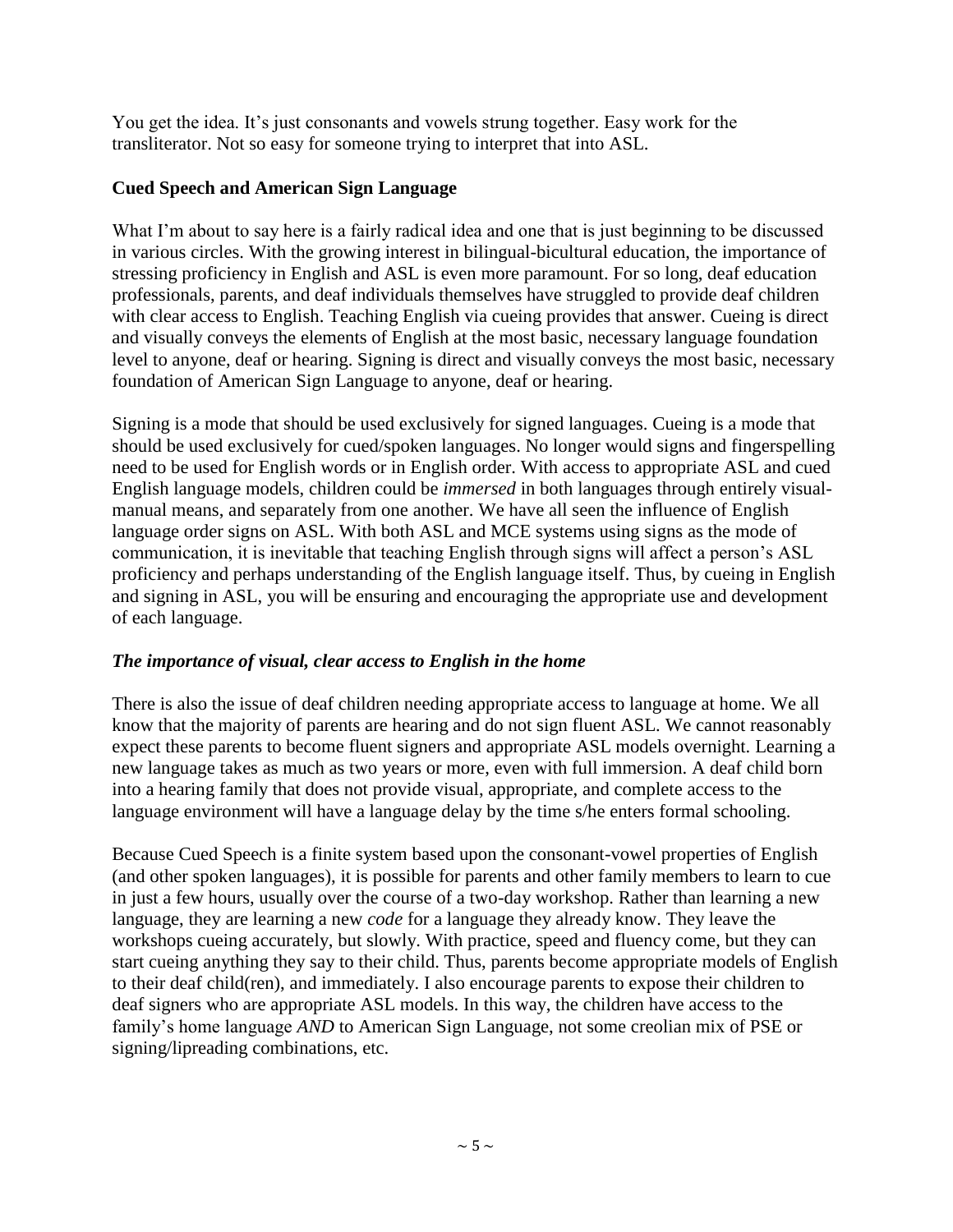## **Deaf Cuers and Identity**

Again, the d/Deaf cueing community is a small subset of the large d/Deaf community in the United States. Not all cuers learn how to sign. Many do, and for various reasons. I won't dare represent anyone else but me. I grew up in the DC area and therefore have interacted with signers since I was in elementary school. It was necessary for me to learn how to sign fluently to interact with other deaf peers in middle school and high school, and I embraced it eagerly. If I had attended a school where I was the only deaf student and in a location where access to the signing deaf community was limited, I might not be signing today.

With regard to identity, I have always identified myself as a person who is deaf. I also identify as a native cuer and near-native signer. In some blogs, I've seen people suggest or imply that because not all deaf cuers are obviously "out" as cuers that they're ashamed of having grown up cueing. I will tell you that my personal experiences and various discussions with my fellow cueing friends present a completely different view. I don't think any of us are ashamed about cueing, and we would gladly talk about it – it's just that many times, Cued Speech doesn't come up in conversation. Or, when it is brought up, sometimes the attitude of the other person is negative and it's better to handle that kind of situation privately than in public. Also, sometimes the cuer's background just isn't relevant to the topic or situation at hand. For example, if you and I are having a discussion about international politics, why would I mention Cued Speech or that I'm a native cuer?

## **And thus ends my blog…**

I hope this blog has been informative and educational. I have been saddened lately by the amount of misinformation and assumptions that have been tossed about, and I hope this clarifies many questions. However, I have no doubt that this will generate more questions, which I am pleased to answer or refer you to the appropriate person(s).

The National Cued Speech Association recently created several information papers that cover a variety of myths and facts, ranging from cueing with babies to cueing as part of a bilingualism approach to cueing with cochlear implant users, etc. They are available in .pdf format. Please feel free to click on the following link and take some time to read them. The NCSA also recently updated their position statements, which are available online as well.

Cued Speech: Myths and Facts Information Papers (research citations included) [http://www.cuedspeech.org/sub/cued/myths\\_facts.asp](http://www.cuedspeech.org/sub/cued/myths_facts.asp)

NCSA Position Statements <http://www.cuedspeech.org/sub/about/position.asp>

Selected CS Research <http://www.dailycues.com/papers.html>